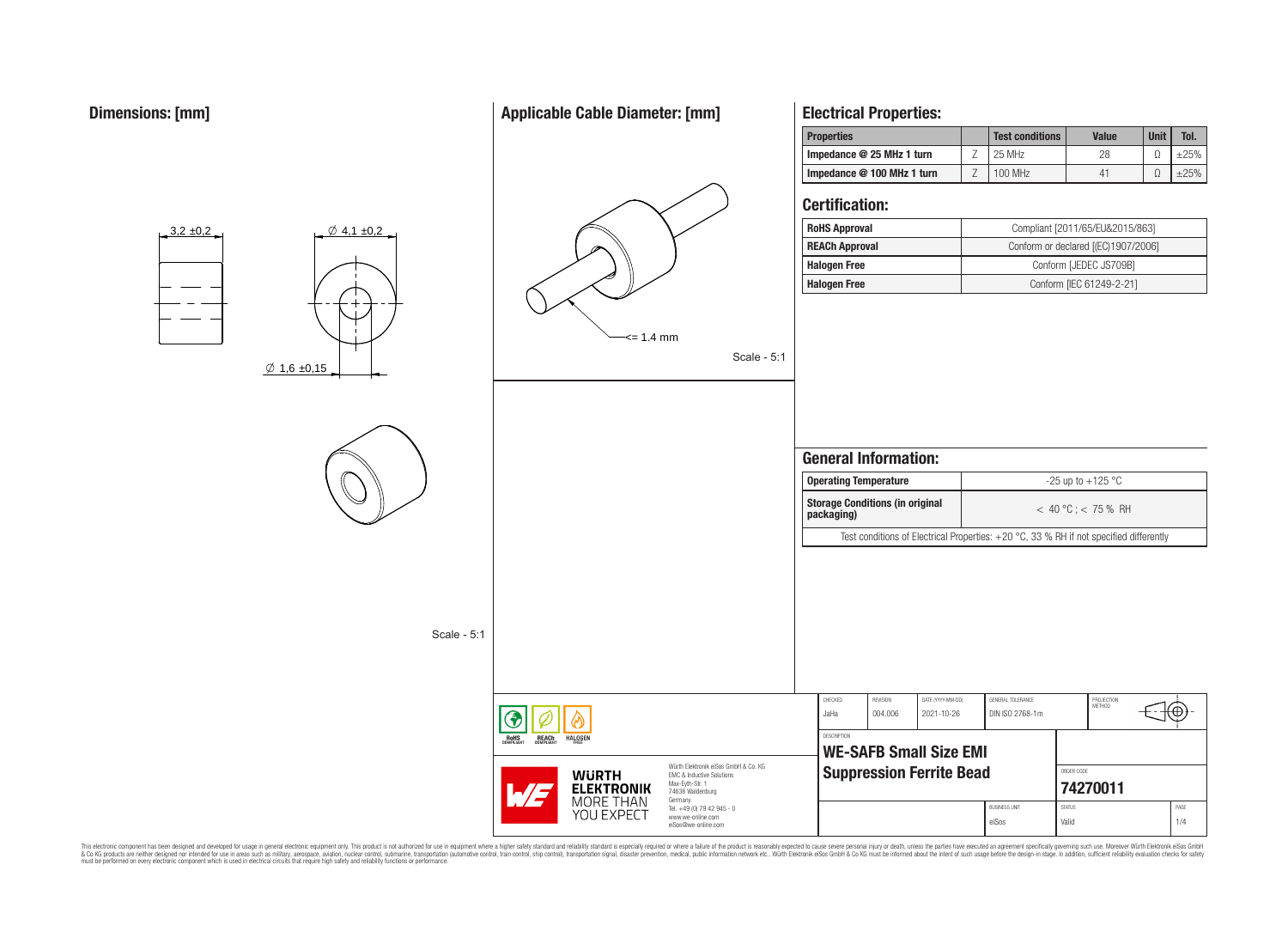# **General Properties:**

| <b>Properties</b>           |              | <b>Unit</b> | Tol.           |      |  |  |  |  |  |
|-----------------------------|--------------|-------------|----------------|------|--|--|--|--|--|
| <b>Cable Diameter Max.</b>  |              | 1.4         | mm             |      |  |  |  |  |  |
| <b>Material</b>             |              | 3 W 800     |                |      |  |  |  |  |  |
| <b>Initial Permeability</b> | μ,           | 800         |                | typ. |  |  |  |  |  |
| <b>Curie Temperature</b>    | $\cap$<br>ι. | 140         | $\circ$ $\cap$ | typ. |  |  |  |  |  |
| <b>Test Cable</b>           |              | AWG26       |                |      |  |  |  |  |  |
| <b>Test Cable Length</b>    |              | 165         | mm             |      |  |  |  |  |  |

**Typical Impedance Characteristics:**



This electronic component has been designed and developed for usage in general electronic equipment only. This product is not authorized for subserved requipment where a higher selection equipment where a higher selection

 $\circledast$ **ROHS**<br>COMPLIANT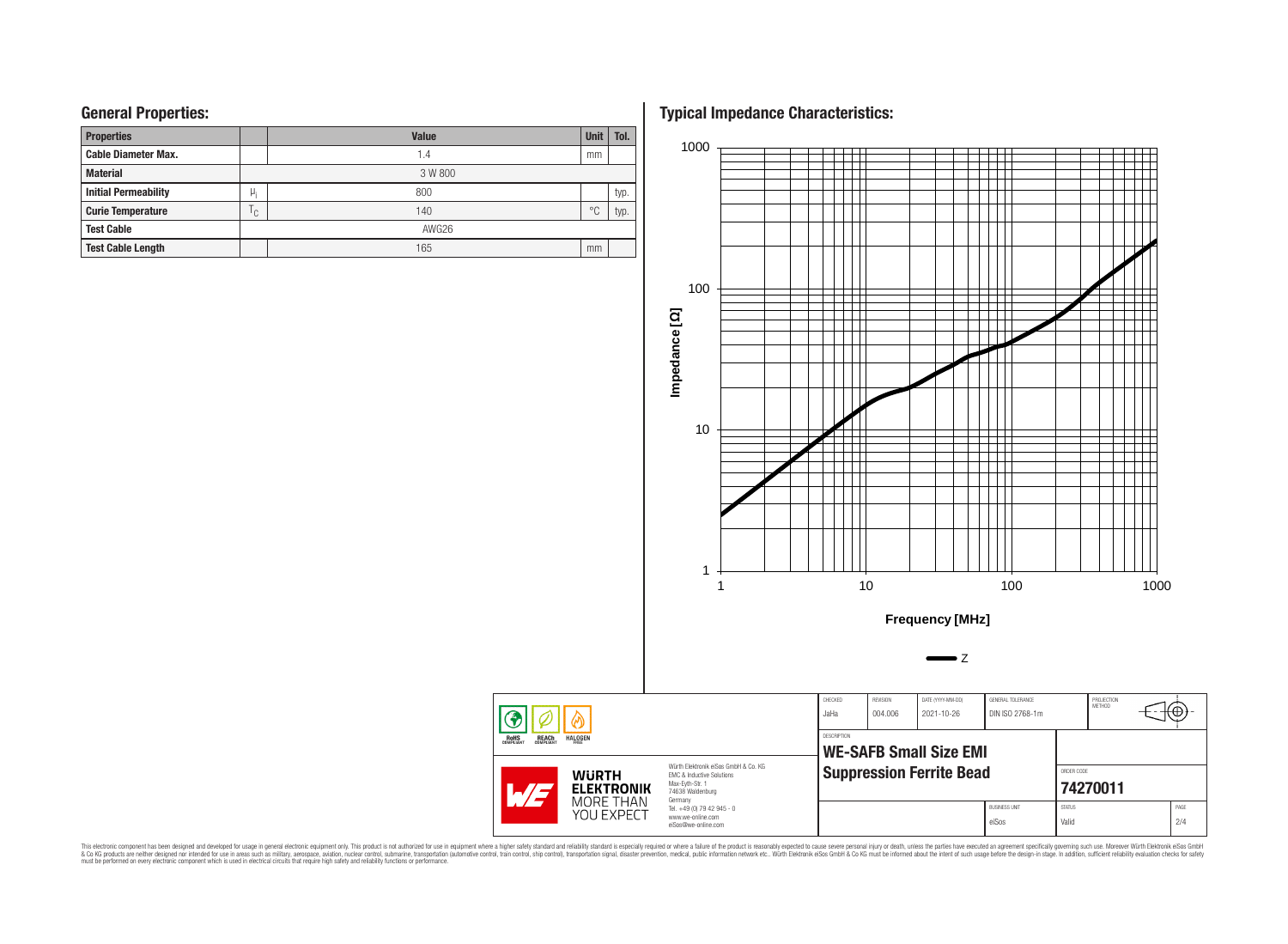# **Cautions and Warnings:**

# **The following conditions apply to all goods within the product series of WE-SAFB ofWürth Elektronik eiSos GmbH & Co. KG:**

#### **General:**

- This electronic component is designed and manufactured for use in general electronic equipment.
- Würth Elektronik must be asked for written approval (following the PPAP procedure) before incorporating the components into any equipment in fields such as military, aerospace, aviation, nuclear control, submarine, transportation (automotive control, train control, ship control), transportation signal, disaster prevention, medical, public information network, etc. where higher safety and reliability are especially required and/or if there is the possibility of direct damage or human injury.
- Electronic components that will be used in safety-critical or high-reliability applications, should be pre-evaluated by the customer.
- The component is designed and manufactured to be used within the datasheet specified values. If the usage and operation conditions specified in the datasheet are not met, the wire insulation may be damaged or dissolved.
- Do not drop or impact the components, the component may be damaged
- Würth Elektronik products are qualified according to international standards, which are listed in each product reliability report. Würth Elektronik does not warrant any customer qualified product characteristics beyond Würth Elektroniks' specifications, for its validity and sustainability over time.
- The responsibility for the applicability of the customer specific products and use in a particular customer design is always within the authority of the customer. All technical specifications for standard products also apply to customer specific products.

## **Product specific:**

Cleaning and Washing:

• Washing agents used during the production to clean the customer application might damage or change the characteristics of the component. Washing agents may have a negative effect on the long-term functionality of the product.

## **Potting:**

• If the product is potted in the customer application, the potting material might shrink or expand during and after hardening. Shrinking could lead to an incomplete seal, allowing contaminants into the core. Expansion could damage the components.. We recommend a manual inspection after potting to avoid these effects.

#### Storage Conditions:

• A storage of Würth Elektronik products for longer than 12 months is not recommended. The material characteristics of the electronic components form a limiting factor for the storage stability. Therefore, all products shall be used within the period of 12 months based on the day of shipment.

- Do not expose the components to direct sunlight.
- The storage conditions in the original packaging are defined according to DIN EN 61760-2.
- The storage conditions stated in the original packaging apply to the storage time and not to the transportation time of the components.

### **Packaging:**

• The packaging specifications apply only to purchase orders comprising whole packaging units. If the ordered quantity exceeds or is lower than the specified packaging unit, packaging in accordance with the packaging specifications cannot be ensured.

#### Handling:

- Violation of the technical product specifications such as exceeding the maximum outer diameter of the cable will void the warranty.
- The usage in an acid as well as salty environment can be the reason for oxide (rust) on the surface of the ferrite body, damage or changes of the material characteristics. The acid or salty environment may have a negative effect on the long-term function of the product.
- If a component is pre-assembled with an adhesive tape, the adhesive duration and operating temperature cannot be guaranteed. This depends on the surface where the component will be mounted on. It also depends on the environmental conditions the component is exposed to. The customer has to evaluate this for his specific application.
- The temperature rise of the component must be taken into consideration. The operating temperature is comprised of ambient temperature and temperature rise of the component.The operating temperature of the component shall not exceed the maximum temperature specified.

These cautions and warnings comply with the state of the scientific and technical knowledge and are believed to be accurate and reliable. However, no responsibility is assumed for inaccuracies or incompleteness.

| <b>REACH</b><br>COMPLIANT<br>ROHS<br>COMPLIANT<br><b>HALOGEN</b> |                                   | CHECKED<br>JaHa                                     | REVISION<br>004.006                                                                                                                                                                                      | DATE (YYYY-MM-DD)<br>2021-10-26 | GENERAL TOLERANCE<br>DIN ISO 2768-1m |                               | PROJECTION<br><b>METHOD</b> |                        | tΨ. |             |
|------------------------------------------------------------------|-----------------------------------|-----------------------------------------------------|----------------------------------------------------------------------------------------------------------------------------------------------------------------------------------------------------------|---------------------------------|--------------------------------------|-------------------------------|-----------------------------|------------------------|-----|-------------|
|                                                                  |                                   | <b>DESCRIPTION</b><br><b>WE-SAFB Small Size EMI</b> |                                                                                                                                                                                                          |                                 |                                      |                               |                             |                        |     |             |
|                                                                  | <b>WURTH</b><br><b>ELEKTRONIK</b> |                                                     | Würth Flektronik eiSos GmbH & Co. KG<br><b>EMC &amp; Inductive Solutions</b><br>Max-Eyth-Str. 1<br>74638 Waldenburg<br>Germany<br>Tel. +49 (0) 79 42 945 - 0<br>www.we-online.com<br>eiSos@we-online.com | <b>Suppression Ferrite Bead</b> |                                      |                               |                             | ORDER CODE<br>74270011 |     |             |
|                                                                  | MORE THAN<br>YOU EXPECT           |                                                     |                                                                                                                                                                                                          |                                 |                                      | <b>BUSINESS UNIT</b><br>eiSos | <b>STATUS</b><br>Valid      |                        |     | PAGE<br>3/4 |

This electronic component has been designed and developed for usage in general electronic equipment only. This product is not authorized for use in equipment where a higher safety standard and reliability standard si espec & Ook product a label and the membed of the seasuch as marked and as which such a membed and the such assume that income in the seasuch and the simulation and the such assume that include to the such a membed and the such